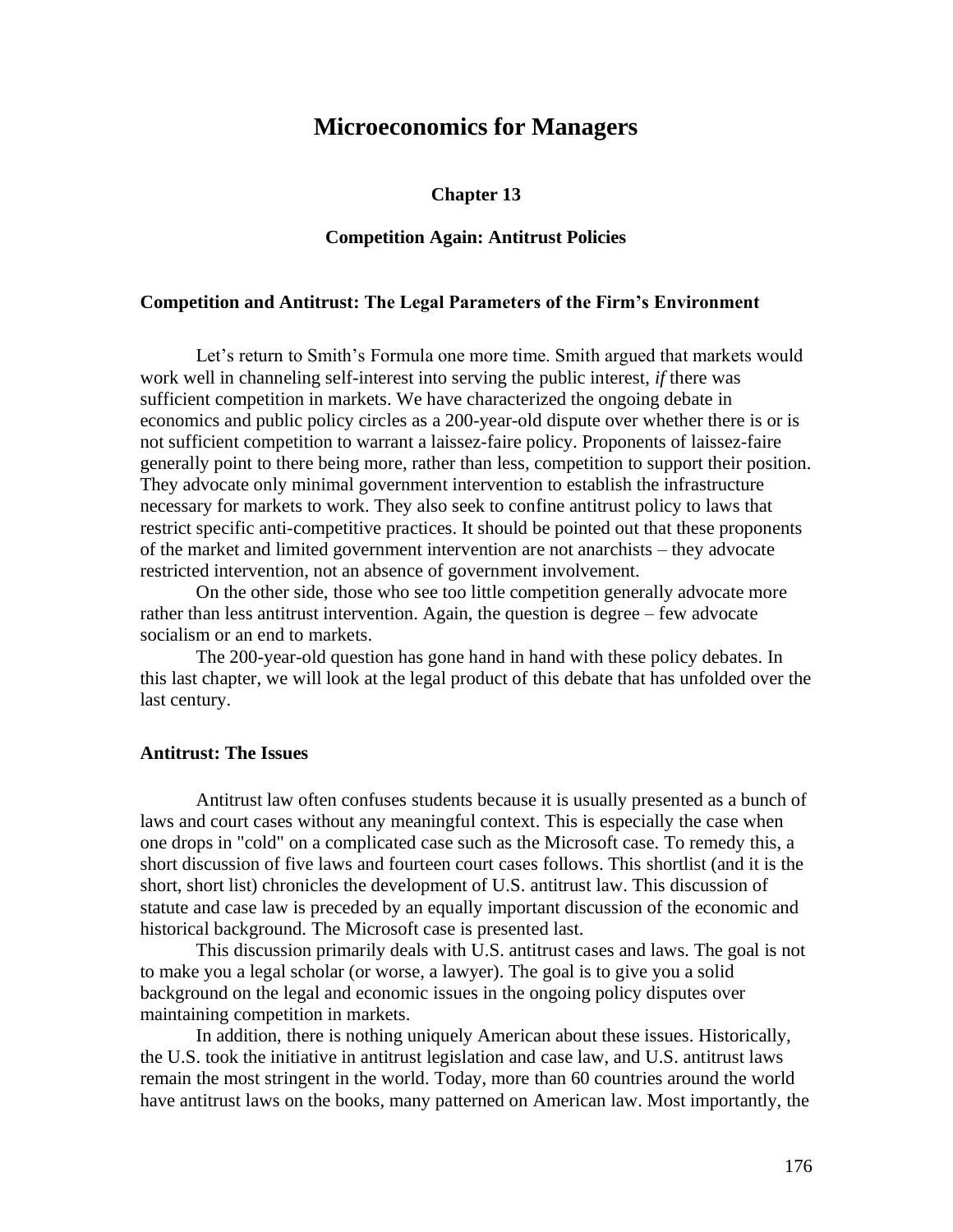European Union is in the process of creating European antitrust laws and Russia is also enacting antitrust laws needed to maintain competition in post-Soviet markets. The Europeans and the Russians have built on U.S. antitrust experience and they have had to contend with the same issues encountered below. Looking further down the road, it is likely that China will also have to address these issues as the Chinese economy grows and develops.

# **Background: The Common Law**

English common law serves as a base for American antitrust laws. From the English common law, the role of case law in creating a body of law was established. Case law is based on court rulings in specific cases that are then held to be applicable to everyone else.

The common law also established the principle that a contract in restraint of trade was unenforceable. As the discussion of the German wood pulp cartel case (below) illustrates, this has often not been the case in other countries.

In addition, English common law outlawed three specific practices as restraint of trade: forestalling, regrating, and engrossing. Forestalling was meeting suppliers outside of the marketplace, usually on their way to market, and buying up the supply before it reached the market. Regrating was buying in the market with the intent to remove supply and profit from sales at a higher price. Engrossing was buying up stocks of goods to "corner" the market. These illegal practices are clearly more relevant to an earlier day of rural village markets. However, the precedent that the law could disallow certain types of practices to keep markets competitive was established under common law. In addition, American statute laws of the late nineteenth century are basically an elaboration and extension in the common law tradition.

#### **Background: Seeking Relief from "Destructive Competition"**

Common law established the precedent for government intervention to promote and maintain competition, but it was the rise of big business enterprises in the nineteenth century that established the need for such policies. The practices specifically addressed by the common law are rather antiquarian and not readily applicable to modern industry. To understand antitrust issues and the evolution of government regulation, it is necessary to briefly look at the problems of big business from a business perspective. Andrew Carnegie provided such a perspective and coined a term, "destructive competition," that summarized his view of the competitive environment after the Civil War. It is important to emphasize that "destructive competition" is not the same as "creative destruction," a completely different concept.

Carnegie emigrated to the U.S. when he was thirteen and worked his way up from menial jobs to become the leader of one of the largest steel companies in the world. He was renowned for his managerial skills and his willingness to expand during recessions and depressions. He was ruthless in a day when ruthlessness was a requisite for survival.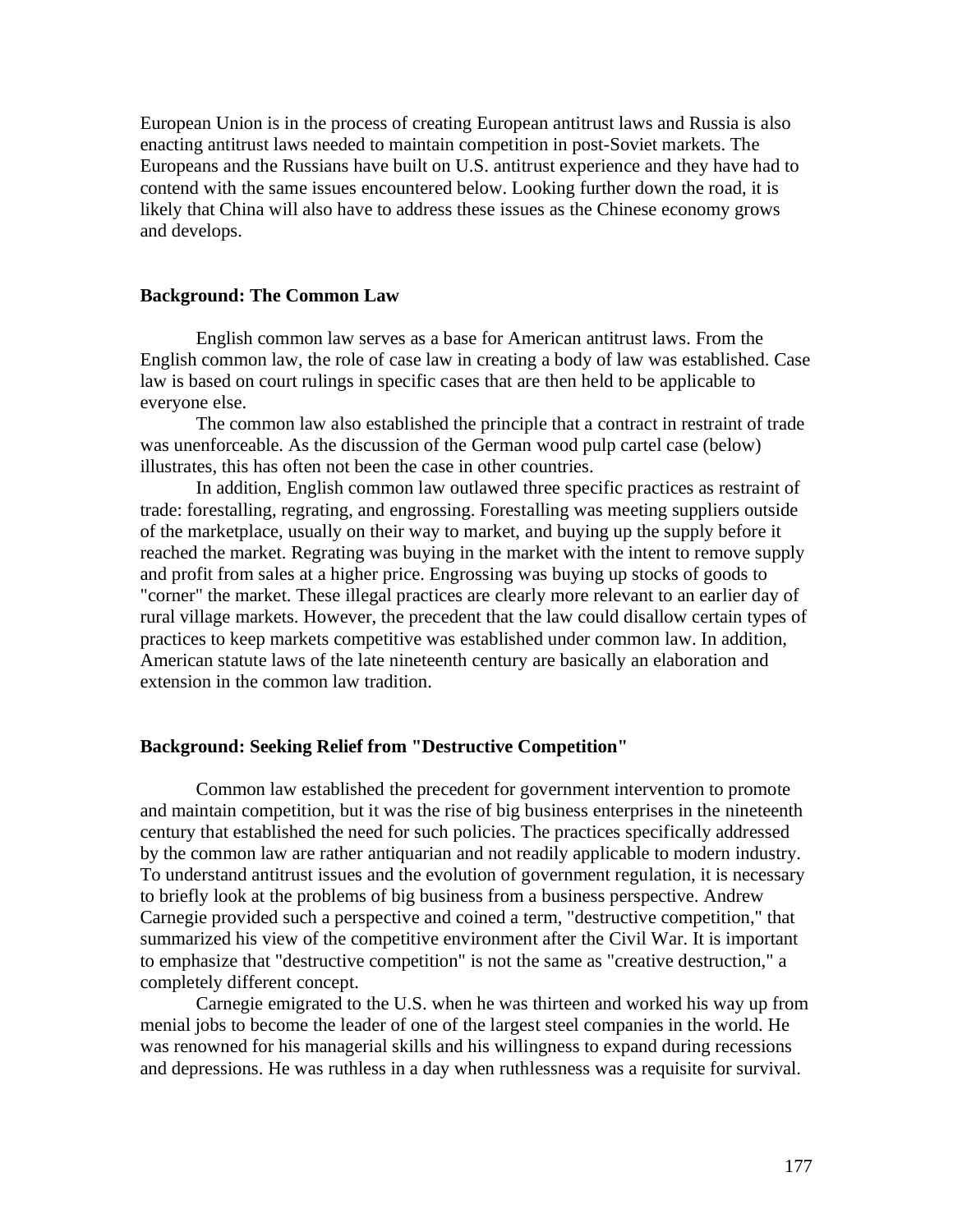Later in life, he retired by selling his interests in the public offering that created U.S. Steel in 1901. He spent his retirement fishing and engaged in philanthropy.

Carnegie was also an astute and articulate business spokesman. Philosophically, he supported the social ideal of competition, but he also understood the problems created by the large-scale enterprise. In particular, he gave a perceptive description of the rationale and evolution of the various forms of combination and collusion that were typical of the late nineteenth century.

Carnegie observed that a condition of excess supply in a market drove down the price, usually to levels below cost. Profits were thus eliminated. At this point, Carnegie observed that the reaction of large-scale enterprises was very different from the scenario envisioned by Adam Smith. Regarding the low prices and lack of profits during periods of excess capacity, Carnegie wrote:

*"… Political economy says that here the trouble will end. Goods will not be produced at less than cost. This was true when Adam Smith wrote, but it is not quite true today. … As manufacturing is carried on today, in enormous establishments with five to ten millions of dollars of capital invested,…. it costs the manufacturer much less to run at a loss per ton or per year than to check his production. Stoppage would be serious indeed. The condition of cheap manufacture is running full. Twenty sources of expense are fixed charges, many of which stoppage would only increase. Therefore the article is produced for months and, in some cases I have known, for years, not only without profit or without interest on capital, but to the impairment of the capital invested…"* 

*(A. Carnegie, "The Bugaboo of trusts," North American Review, Vol. 148 (February, 1889), as quoted in C. Hession and H. Sardy, The Ascent to Affluence, (Boston: Allyn and Bacon, 1969) p. 465.)* 

Carnegie went on to describe how gentlemen's agreement, pools, trusts, etc all grew out of efforts of business owners to find relief from this destructive competition. These, as well as the holding company and combinations through mergers that were to follow, were merely different organizational forms undertaken to address the problem of destructive competition. In many respects, the history of big business trusts or monopolies in the late nineteenth century is the story of the quest for an organizational form that worked and avoided the antitrust laws.

### **Antitrust Statute Law**

Statute laws are passed by Congress and signed by the President (or allowed to become law without presidential signature or veto). Our most important federal antitrust laws are:

- Sherman Antitrust Act (1890)
- Clayton Act (1914)
- Federal Trade Commission Act (1914)
- Celler-Kefauver Act (1950)
- Hart-Scott-Rodino Act (1976)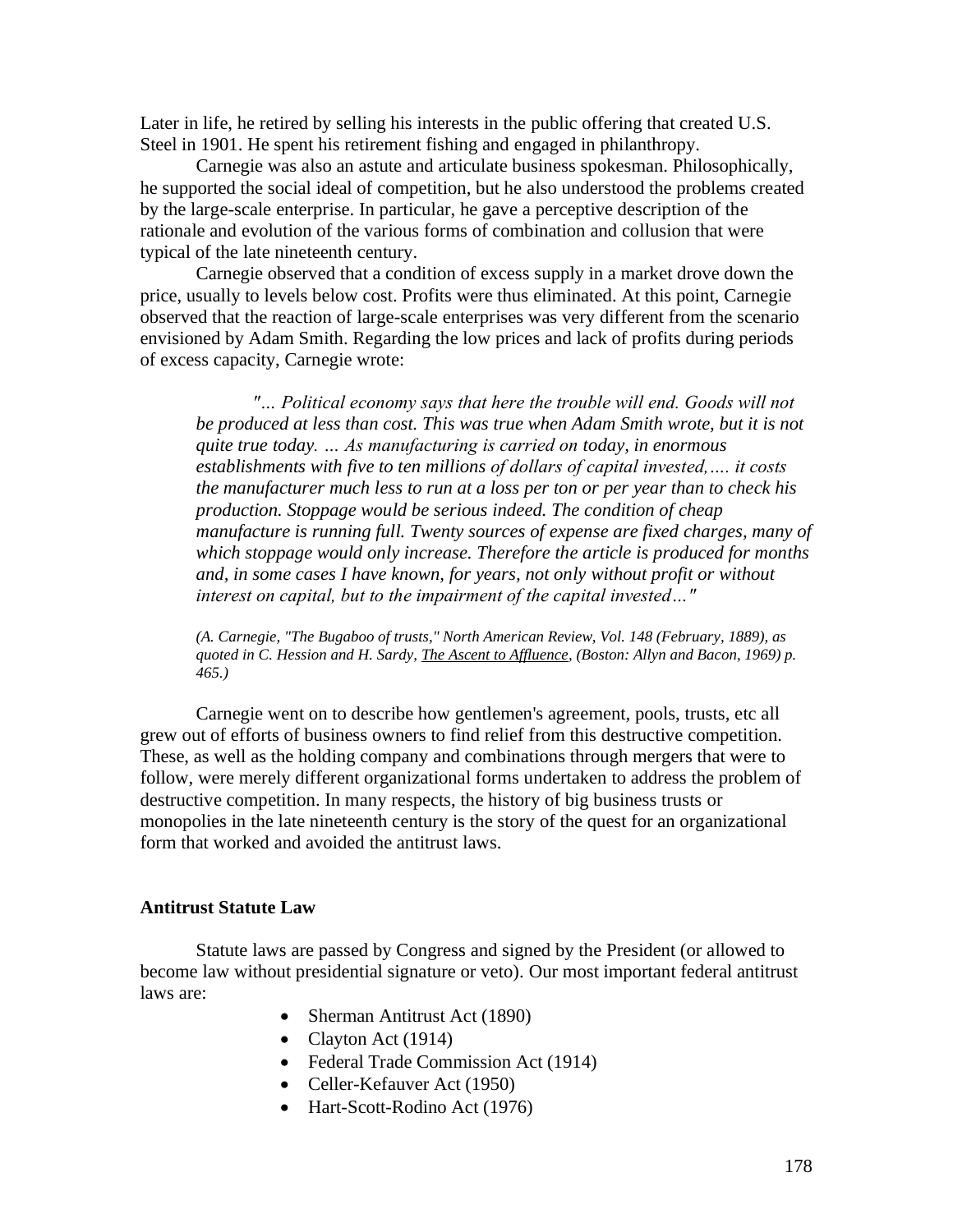Each of these laws will be briefly described, emphasizing their principle contribution to U.S. antitrust policy.

# **Sherman Act (1890)**

In the 1870s and 1880s, public resentment of trusts and the fears of businessmen of having to deal with separate state antitrust prosecutions resulted in the passage of the federal Sherman Act in 1890. The core of the act is embodied in two major provisions:

"Sec. 1. Every contract, combination in the form of a trust or otherwise, or conspiracy, in restraint of trade or commerce among the several states, or with foreign nations is hereby declared to be illegal...."

"Sec. 2. Every person who shall monopolize, or attempt to monopolize, or combine or conspire with any person or persons, to monopolize any part of the trade or commerce among the several states, or with foreign nations, shall be deemed guilty of a misdemeanor…."

The Sherman Antitrust Act made monopoly and "restraints of trade" (e.g., collusive price-fixing or the dividing up of markets among competitors) criminal offenses. Either the Department of Justice or parties injured by monopoly or anticompetitive behavior could file suits under the Sherman Act. The Sherman Act also provided for fines and/or imprisonment for offenders.

The Sherman Act is one of the few statutes that non-lawyers have little problem reading and understanding. Therein was the problem. While the law appears to be simple and straightforward, it proved to be anything but in case law application. Cases such as the E.C. Knight case (below) sought to limit its application and most other cases have sought to establish what the Sherman Act meant.

#### **The Road Not Taken: German vs. American Approaches to Antitrust**

The United States was one of the first countries to develop strong antitrust laws and today retains the most stringent laws in the world. Historically, most European countries have either not had any meaningful antitrust laws, or have actively sought to suppress competition rather than foster and promote it.

Germany is often cited as an example of this different approach. Indeed, the difference between the United States and much of the world can be seen in the divergent paths taken by Germany and the United States in the 1890s. The Sherman Act established the basic approach to antitrust that would, with twists and turns, create the U.S. antitrust policy that we know today.

In 1893, a German court case established a very different foundation for German policy toward competition and monopoly. A Wood Pulp Manufacturers Cartel was established in Germany in the 1890s. The cartel members formally joined the cartel in a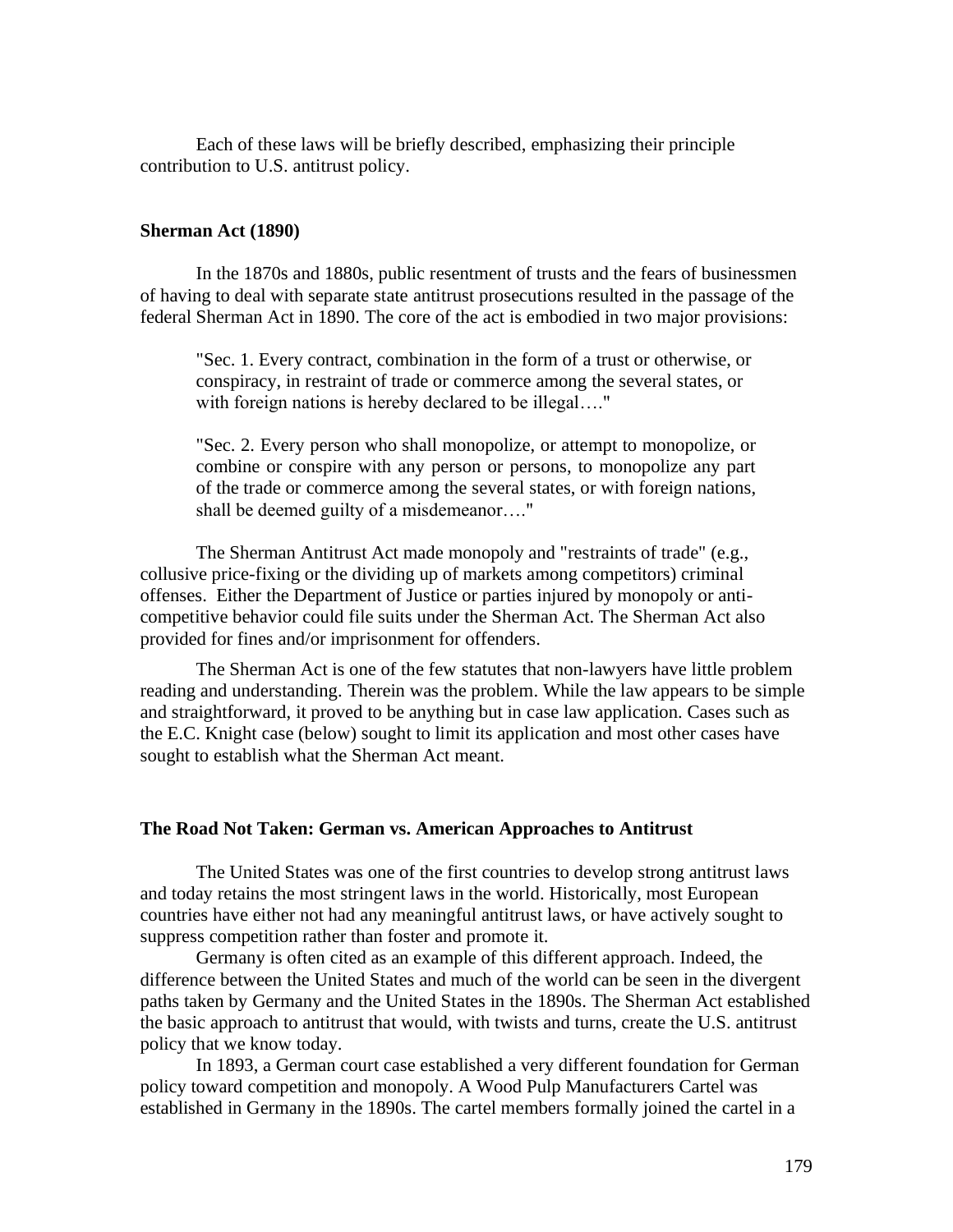contract that called for the cartel members to fix prices and adhere to output quotas. In effect, the cartel created a joint monopoly that eliminated competition.

After joining the cartel, one firm decided to quit the cartel and compete for business in the market. The cartel sued the firm for breach of contract in a German court.

Under American common law, this case would have resulted in the court refusing to uphold the contract because it was clearly in restraint of trade. Under the Sherman Act, evidence of such a contract to fix prices would have amounted to self-incrimination; that is, it would have been proof of a violation of the law. In all likelihood, the cartel would never have filed the suit in an American court in the first place.

However, the German cartel took the wayward firm to court. The German court held that the departing firm was in breach of contract. It ruled that a cartel contract was not illegal unless its terms were so extreme as to be injurious to the public interest. The court ruled that that was not the case here. In addition, the German court went on to declare that "ruinous competition" was not in the public interest, and that a cartel, by eliminating ruinous competition, could be "especially useful for the economy as a whole." According to the court, it was a good policy to promote socially responsible cartels.

The effect of this and other German rulings was to embrace restraint of trade as good public policy. In addition, "ruinous competition" is remarkably close to Carnegie's "destructive competition." The difference lies primarily in how the two doctrines were treated in the U.S. versus Germany. German cartels grew in importance before World War II, reaching a peak during National Socialism. Cartels continued to be the norm rather than the exception in post-war Germany. In addition, until the recent development of a vigorous EU antitrust policy, the German approach rather than American policies held sway in Europe. In fact, the European Union can trace its roots to the European Coal and Steel Cartel in the 1950s. While the European Union is currently pursuing an antitrust policy more similar to American policy, the roots of cartels and protectionism run deep in Europe and are not likely to be easily purged.

#### **The Clayton Act (1914)**

In 1914, the Clayton Act sought to address specific anti-competitive practices. Specifically, the act outlawed:

- Price discrimination with the intent to restrict competition.
- "Tying contracts" that require a buyer interested in one product to also buy another of the firm's products as a condition of sale.
- Acquisition of stocks of competing corporations when the effect is to lessen competition.
- Formation of interlocking directorates (where a director of one firm is also a board member of a competing firm).
- Paying a broker's fee for which no broker services are rendered.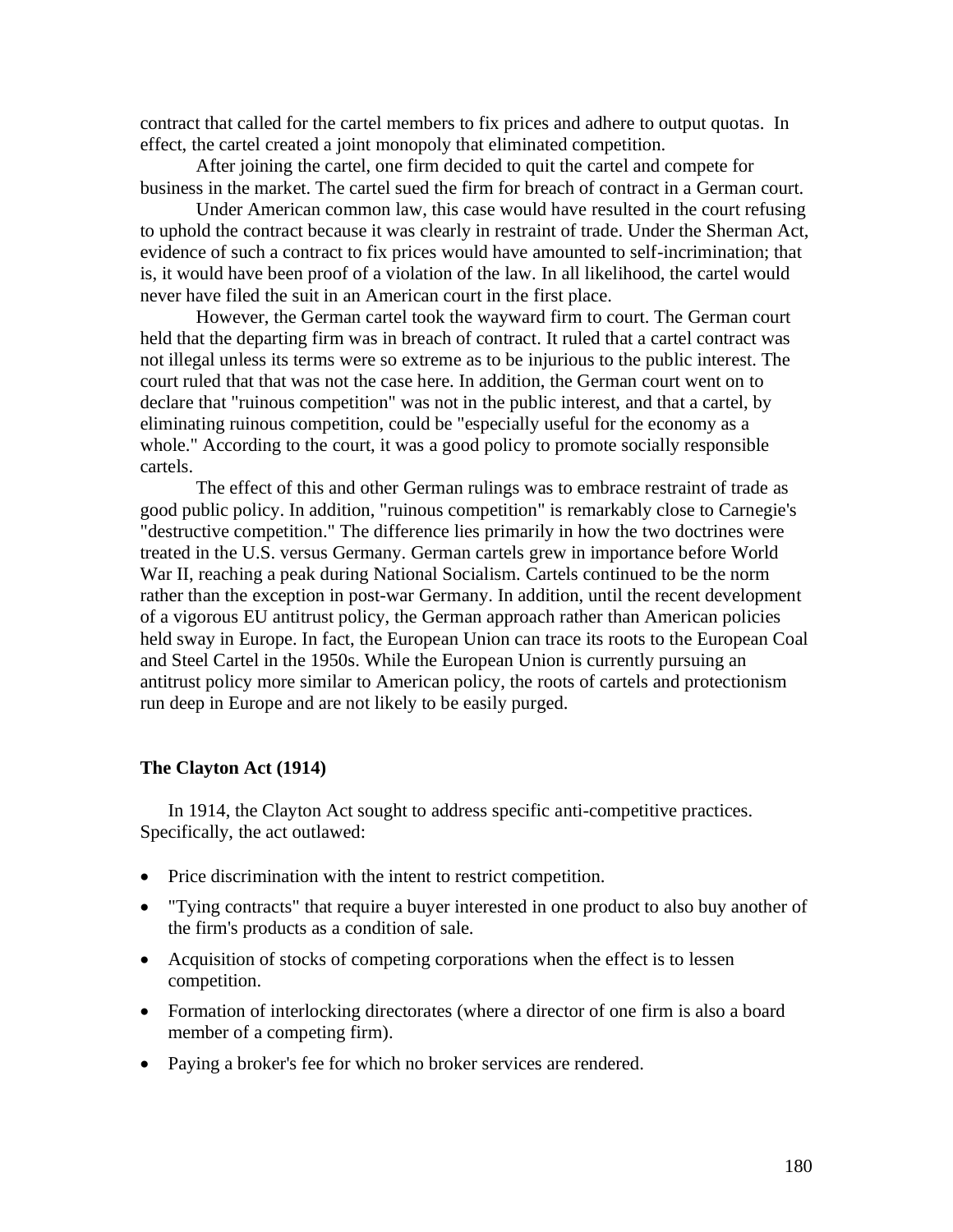Perhaps most importantly, the Clayton Act introduced "illegal per se" into antitrust enforcement. Illegal per se activities are practices that are illegal regardless of intent or consequences (for example, the degree to which competition is reduced). A practice that is illegal per se needs only be proven to have occurred to obtain a conviction. Motive and the extent of injury are not relevant. On the other hand, some practices are not illegal per se, but can be illegal if the intent is to restrict competition or the effect is to significantly restrict competition.

For example, price-fixing and tying contracts are illegal per se under the Clayton Act. In contrast, price discrimination is not illegal per se. A successful antitrust prosecution for price discrimination would have to demonstrate intent and/or the effect of significantly reducing competition. "Exclusive contracts" (for example, exclusive dealerships, authorized service reps, etc.) also illustrate the distinction. Exclusive contracts are not illegal per se but could be violations of antitrust laws depending on motive and consequences.

#### **The Federal Trade Commission Act (1914)**

In 1914, the Federal Trade Commission Act created a five-member Federal Trade Commission (FTC) and charged it with the responsibility of enforcing the antitrust laws, in particular the Clayton Act. The FTC was given the power to investigate unfair competitive practices on its initiative or at the request of injured firms. The Commission could hold public hearings on such complaints and, if necessary, issue cease and desist orders when "unfair methods of competition in commerce" were discovered. The act both broadened the range of illegal business behavior and established an independent antitrust agency with the authority to investigate and initiate court cases.

#### **The Celler-Kefauver Act (1950)**

The Celler-Kefauver Act (1950) prohibited a firm from acquiring the physical assets (e.g., buildings and equipment) of competitors when the acquisition would reduce competition (the Clayton Act outlawed mergers through stock acquisition). This closed a loophole in the antitrust laws relating to horizontal mergers. However, the most important part of the Celler-Kefauver Act was its deletion of language from the Clayton Act that effectively limited antitrust laws to horizontal monopoly. (Section 7 of the Clayton Act had made mergers illegal where the effect may be to "substantially lessen competition between the corporation whose stock is acquired and the corporation making the acquisition," that is, reducing competition between horizontal competitors. By eliminating this language, antitrust laws covered vertical and conglomerate mergers that might substantially lessen competition anywhere.) When firms use vertical acquisitions to eliminate competition, economists call it "vertical market foreclosure." The Celler-Kefauver Act effectively made vertical market foreclosure illegal.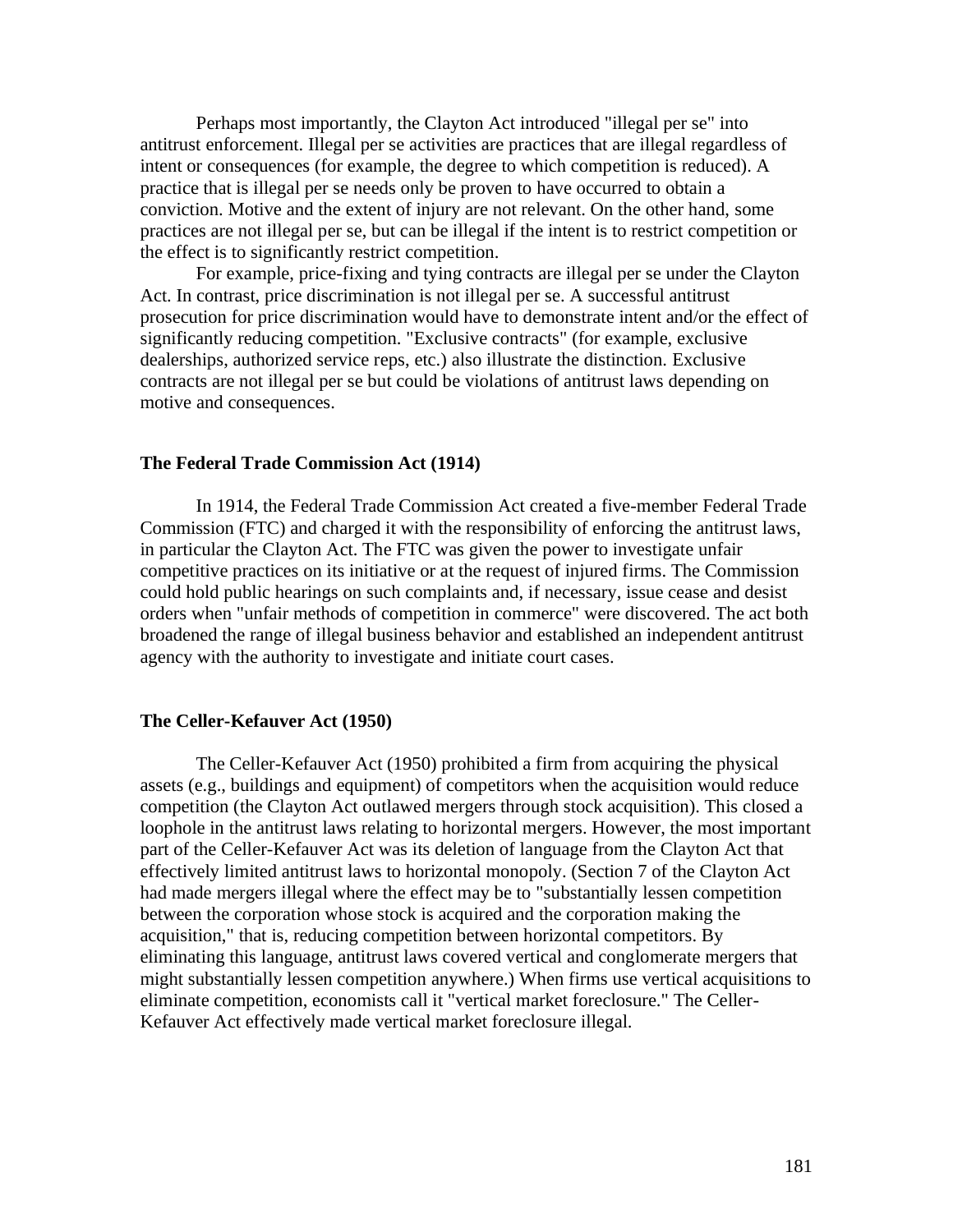#### **The Hart-Scott-Rodino Act (1976)**

The Hart-Scott-Rodino Act (1976) made a significant change in antitrust policy by requiring pre-merger notification and approval by the Justice Department and the FTC prior to the merger. The law covers mergers regardless of business ownership status (for example, the law covers proprietorships and partnerships, not just corporations). The threshold (the size of the deal involved) is very low, so most mergers must comply with the Hart-Scott-Rodino requirements. Approval must be received from both regulatory bodies prior to the merger. Approval may be conditional on modifications in the merger or divestitures of overlapping assets.

Before the Hart-Scott-Rodino Act, antitrust policies were usually applied reactively. Firms merged or were well into the process of merging when the government reacted with a suit to block or undo the merger. The Hart-Scott-Rodino Act made antitrust policy more proactive by requiring pre-merger notification, review, and approval.

The Hart-Scot-Rodino Act requires notification and approval of both the Justice Department and the FTC. There is a similar notification and approval requirement imposed by the European Union. This is not based on the Hart-Scott-Rodino Act, but rather on newly created European Union antitrust laws that cover firms operating in Europe. Today, any merger involving an American firm with business dealings in Europe must provide pre-merger notification and obtain the approval of the Justice Department, the FTC, and the European Union's Competition Commission.

# **Recent Considerations**

In recent years, the analysis of proposed mergers has shifted from counting the number of firms in a market to predicting how a particular merger will affect the price. For example, in 1994, Microsoft tried to purchase Intuit, the maker of Quicken (a personal finance software package that was a substitute for a Microsoft product). The government blocked the merger because it would have reduced the competition in the personal finance software market. The government does not oppose all corporate mergers, however. It allows mergers leading to a new firm that would combine production, marketing, or administrative operations to lower costs. In 1997, the Justice Department and the FTC released new guidelines for proposed mergers. Companies that present evidence of a merger to reduce costs and lower prices, better products, or better service (i.e., greater efficiency), might be granted permission to merge. Since 1994, the Justice Department has been particularly interested in vertical market foreclosure cases involving foreclosed technology. In other words, they are particularly keen to prevent new technologies (not simply competing firms) from being foreclosed from the market.

#### **Antitrust Case Law**

Statute law is only part of our law. Laws are applied, clarified, and modified in court cases. Rulings in court cases set precedents, or standards, as to what the law means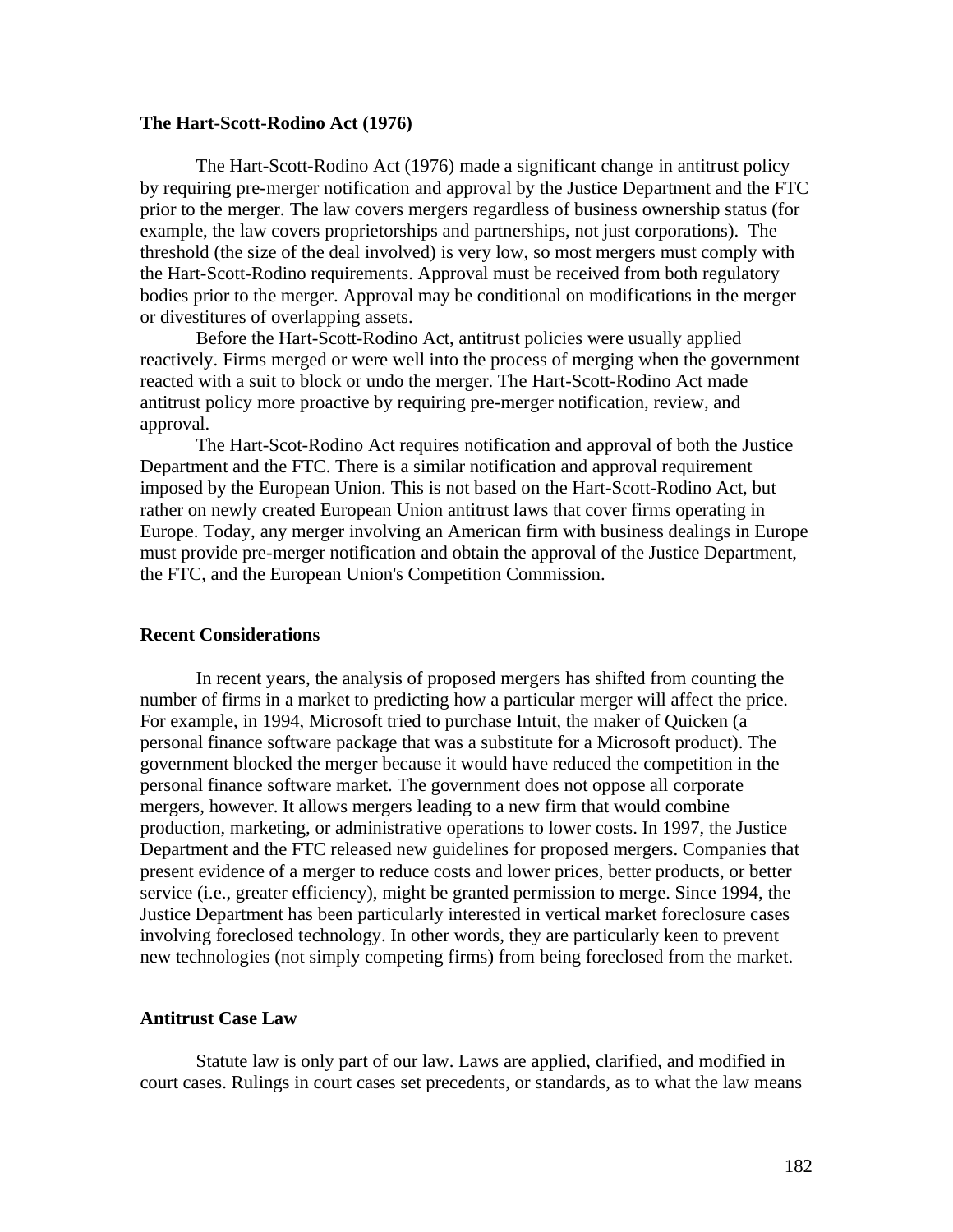and how it is to be administered. Case law is as important, and often more important, than statute law.

The following cases illustrate the contribution of case law to creating antitrust law. The narratives are deliberately brief, focusing in most instances on one or two critical points. While there are thousands of cases, and many addressing other important aspects of antitrust law, these cases generally give students a solid grasp of antitrust issues. They also afford a good example of the interplay between statute and case law that extends well beyond the economic question at hand.

#### **E.C. Knight (1895) and Northern Securities (1904)**

The American Sugar Refinery was charged with violating the Sherman Act when it sought to acquire four Pennsylvania sugar refiners. The acquisitions gave American Sugar Refinery 95 percent of the nation's sugar refining business. The Supreme Court acquitted American Sugar because it held that the Sherman Act only applied to Interstate Commerce, strictly defined. According to the Court, manufacturing was, by its very nature, not interstate commerce (that is, moving goods across state or national boundaries).

The E.C. Knight case effectively made all industry exempt from the Sherman Act. A wave of mergers ensued. The 1900 Census found manufacturing dominated by 185 manufacturing combinations with a combined investment capital of \$3,093 million. The nation's entire invested capital stock was \$8,975 million. The 185 combinations thus owned about 34.4 percent of the nation's capital. Only 18 of the combinations had been created before 1897, attesting to the size of the wave of mergers that followed in the wake of the E.C. Knight ruling. In the merger movement that followed the Knight case, 1,800 firms disappeared in 93 consolidations. Seventy-two of these consolidations acquired more than a 40 percent market share. Of these, 42 acquired more than a 70 percent market share.

The courts reversed itself in a series of cases, culminated by the Northern Securities case in 1904. In this case, the court upheld the applicability of the Sherman Act to manufacturing, choosing to give a very different interpretation of Congress' Constitutional powers to regulate "interstate commerce." The result of this reversal was the abrupt ending of the Merger Movement (1897-1904). While the court reversed its position, it did not try to undo the mergers that had occurred in the wake of the E.C. Knight case.

It should be noted that reversal of case law is not unique to antitrust or economic policy. For example, in Plessy v. Ferguson (1896), the Supreme Court declared "separate but equal" to be constitutional, supporting legal segregation. This ruling was reversed in Brown v. Board of Education of Topeka (1954).

#### **Standard Oil (1911) and American Tobacco (1911)**

John D. Rockefeller's Standard Oil Trust was formed in 1882 when Rockefeller got the owners of 40 oil companies to turn over control of their refineries to him in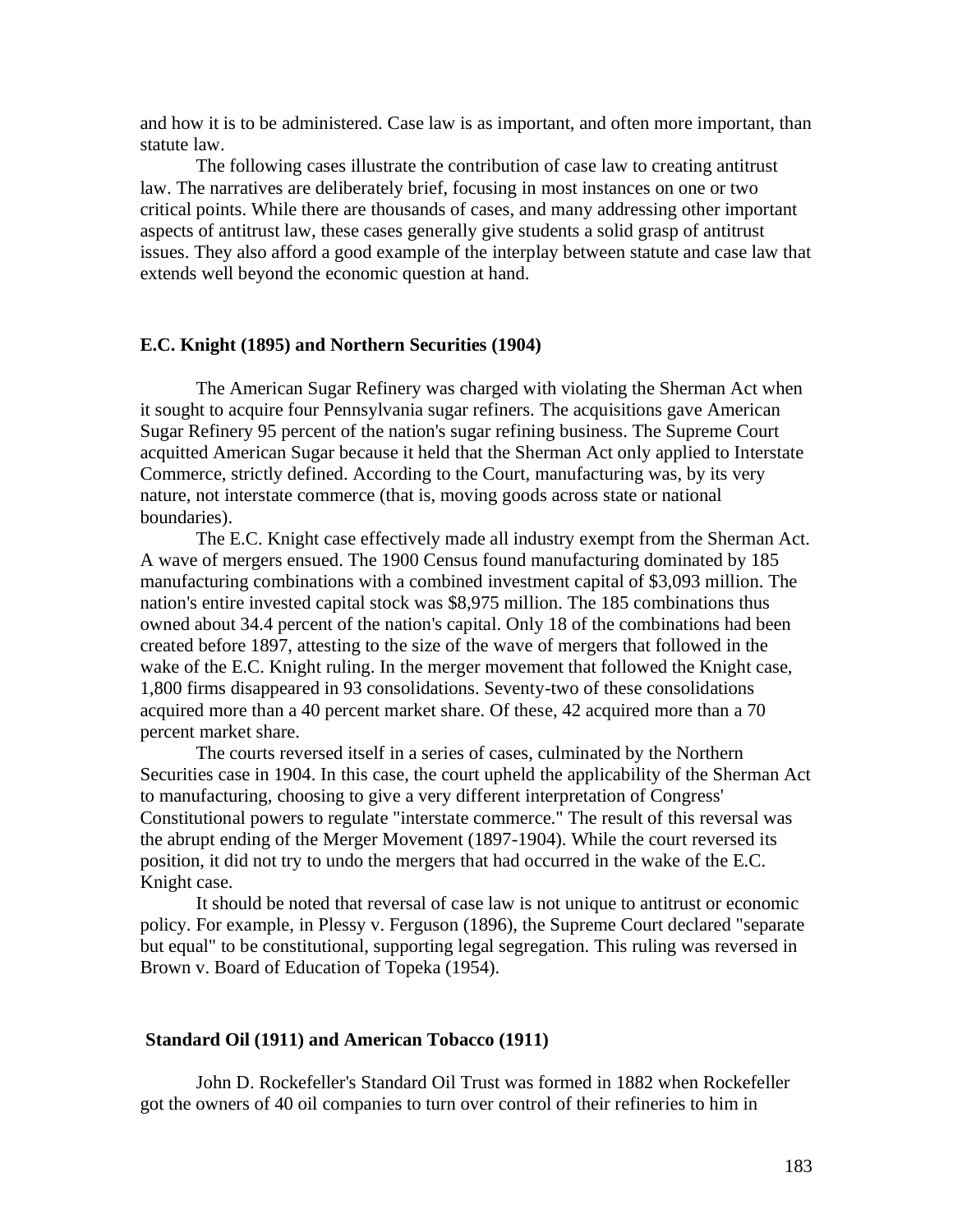"trust." A trust was a very old legal form under English common law that had traditionally been used to establish a trustee to oversee the affairs of minors, widows, and incompetents. Rockefeller's genius was in his new and innovative use for this old practice. The trust controlled over 90 percent of the market for refined petroleum products, with the trustees (Rockefeller) running the trust like a monopoly. In 1911, the government ordered the breakup of Standard Oil. (Before the suit, Standard Oil had converted from a trust to a corporation.) The Supreme Court found that Rockefeller had used "unnatural methods" to maintain monopoly power and to drive rivals out of business. For example, he had coerced railroads into giving him special rates for shipping and spied on competitors. The government broke up Standard Oil into 34 separate companies (among them were such giants as Exxon, Standard Oil of California, Standard Oil of Ohio, etc.).

The Standard Oil Case also introduced the "Rule of Reason" into antitrust enforcement. Under this doctrine, large firms and their practices were to be subjected to a "reasonableness" criterion, that is, there was reasonable vs. unreasonable restraint of trade. In the case of Standard Oil, the courts held that their tactics and "unnatural methods" had been very unreasonable.

The American Tobacco Company had bought out 30 of its competitors and acquired control of about 95 percent of the U.S. cigarette market. The Supreme Court found that American Tobacco maintained its monopoly power by driving its rivals out of business and by forcing exclusive contracts on wholesalers that prevented them from purchasing cigarettes from other companies. The court upheld the "Rule of Reason" established in the Standard Oil case earlier in the year, found American Tobacco "unreasonable," and ordered a breakup of the company in 1911.

#### **United States Steel (1920)**

The United States Steel Company was formed in 1901 when Morgan Bank acted as an underwriter in forming the giant company around Andrew Carnegie's steel company. Carnegie wanted to retire and Morgan used the window afforded by the E.C. Knight case to market the new U.S. Steel shares as an investment in a steel monopoly. At its inception, U.S. Steel had about 64 percent of the steel market. (Note: the United States steel market was already larger than the entire European steel market.) It was arguably the largest manufacturing company in the world.

Morgan retained influence at U.S. Steel through his backing of U.S. Steel's Board Chairman, Judge Gary. Judge Gary did not believe in competition, preferring what he considered to be fair pricing. Gary argued that "price should always be reasonable. The mere fact that demand is less than supply does not justify lowering prices. What we want is stability - the avoidance of violent fluctuations" (I.M. Tarbell, The Life of Elbert H. Gary (New York: Appleton, 1925) p. 206).

Judge Gary was able, through his efforts to bring stability to his industry, to maintain price discipline in the steel industry. For example, from May 1901 to April 1916, the price of steel rails was set at \$28 per ton, despite wild fluctuations in business conditions. Judge Gary was able to accomplish this through collusive business practices that were well known inside and outside of the industry. For example, Judge Gary began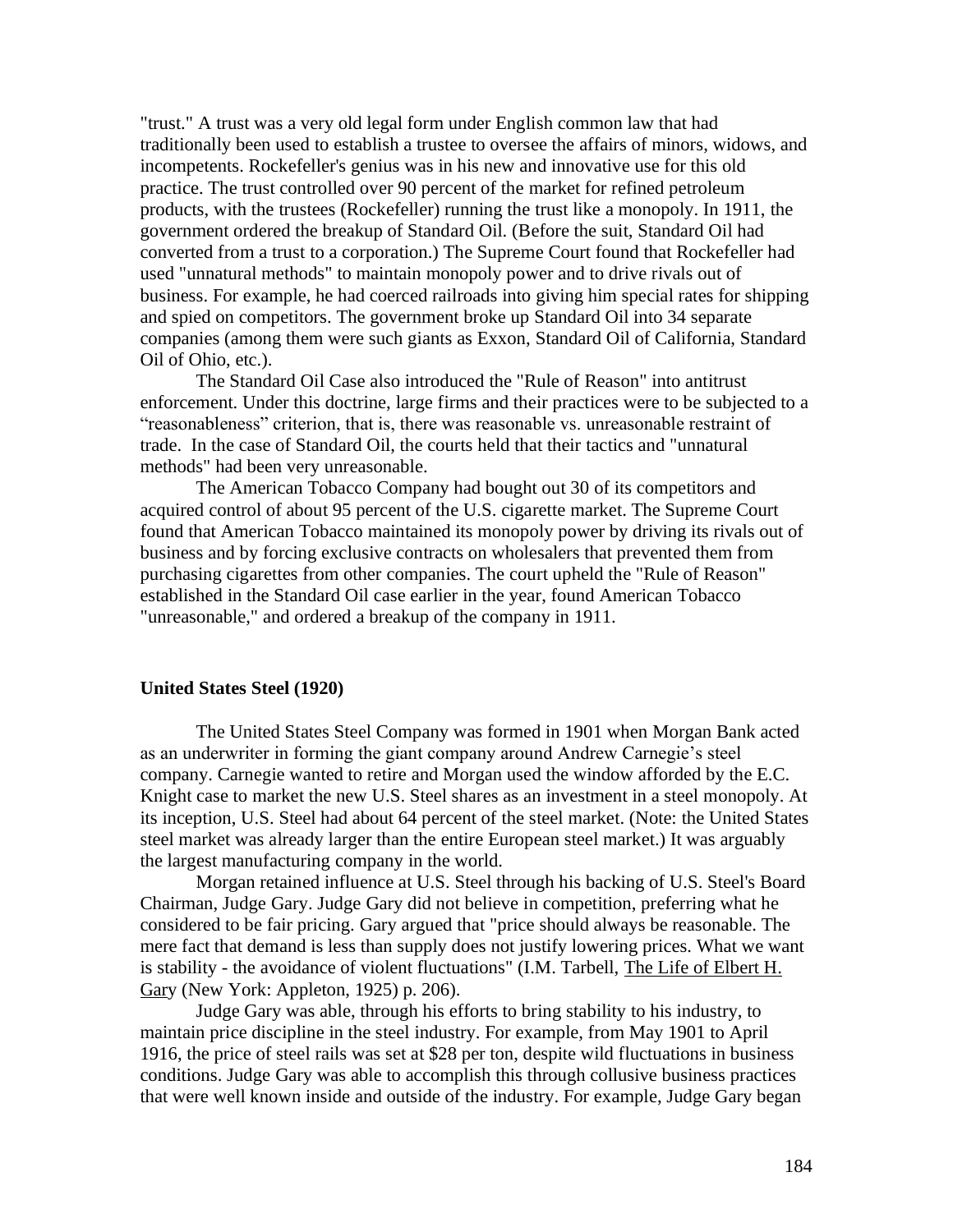holding weekly dinners during the recession of 1907. Guests at the dinners were other steel company executives. Steel prices remained fixed during the recession. The dinners came to an abrupt halt when the government filed its antitrust suit in 1909 (before the passage of the Clayton Act).

U.S. Steel was thus born as a monopoly, resorted to anti-competitive practices to maintain collusive prices, and retained a commanding share of the steel market. In its 4-3 ruling, the Supreme Court chose to ignore the monopoly practices of the company and focus on the size issue. The court held that size alone was not a compelling criterion in antitrust. Since the courts ignored the restraint of trade practices, U.S. Steel was acquitted.

The U.S. Steel case threw antitrust prosecution into disarray. The government dropped many cases and antitrust enforcement seemed to be gutted. It will be recalled that the Standard Oil case had established the "Rule of Reason." The U.S. Steel case ruled that size alone was not unreasonable and U.S. Steel's business practices were declared reasonable. With U.S. Steel's notorious reputation for price-fixing, it was hard to imagine any company ever being found "unreasonable." A wave of mergers followed the U.S. Steel case, just as a wave of mergers had followed the E.C. Knight case. This was the second great wave of mergers in American economic history.

The U.S. Steel case needs to be put in historical context. It appeared to many observers that the court was doing little more than looking for a reason to acquit. This may not be too far from the mark when one considers other developments at the time. There has always existed a desire to promote cooperative market power and collusion that has run counter to antitrust policy. For example, the U.S. government encouraged firms to cooperate during World War I and the belief that cooperation was better than competition persisted into the interwar period. In 1933, President Roosevelt called upon many of these same government planners to impose industry cooperation. Roosevelt's first New Deal, the National Industrial Recovery Administration, established industry associations (cartels). American companies were forced to participate in these associations and were required to draft codes of "fair" competition (i.e., cooperation) and coordinate their prices. In 1918, the Webb-Pomerene Act exempted American firms from antitrust laws in the international market and encouraged American firms to join international cartels. In addition, wartime cooperatives were extended and promoted during the 1920s. Antitrust rulings exempted trade associations from antitrust laws so long as they did not explicitly seek to coordinate prices. In the 1920s, the prevailing attitude in the country and the courts seems to have been more akin to Andrew Carnegie's views than those of Adam Smith. Consequently, the U.S. Steel ruling may simply reflect this counter tendency to embrace monopoly rather than fight it.

#### **Alcoa (1945)**

The government filed an antitrust suit against Alcoa in 1937, alleging that it had monopolized the aluminum refining market. The judge in the case found that Alcoa had more than 90 percent of the market for virgin aluminum (i.e., aluminum refined from scrap was excluded from the market). The remainder of the market was supplied by imports. However, most imports were from Alcoa's wholly-owned Canadian subsidiary.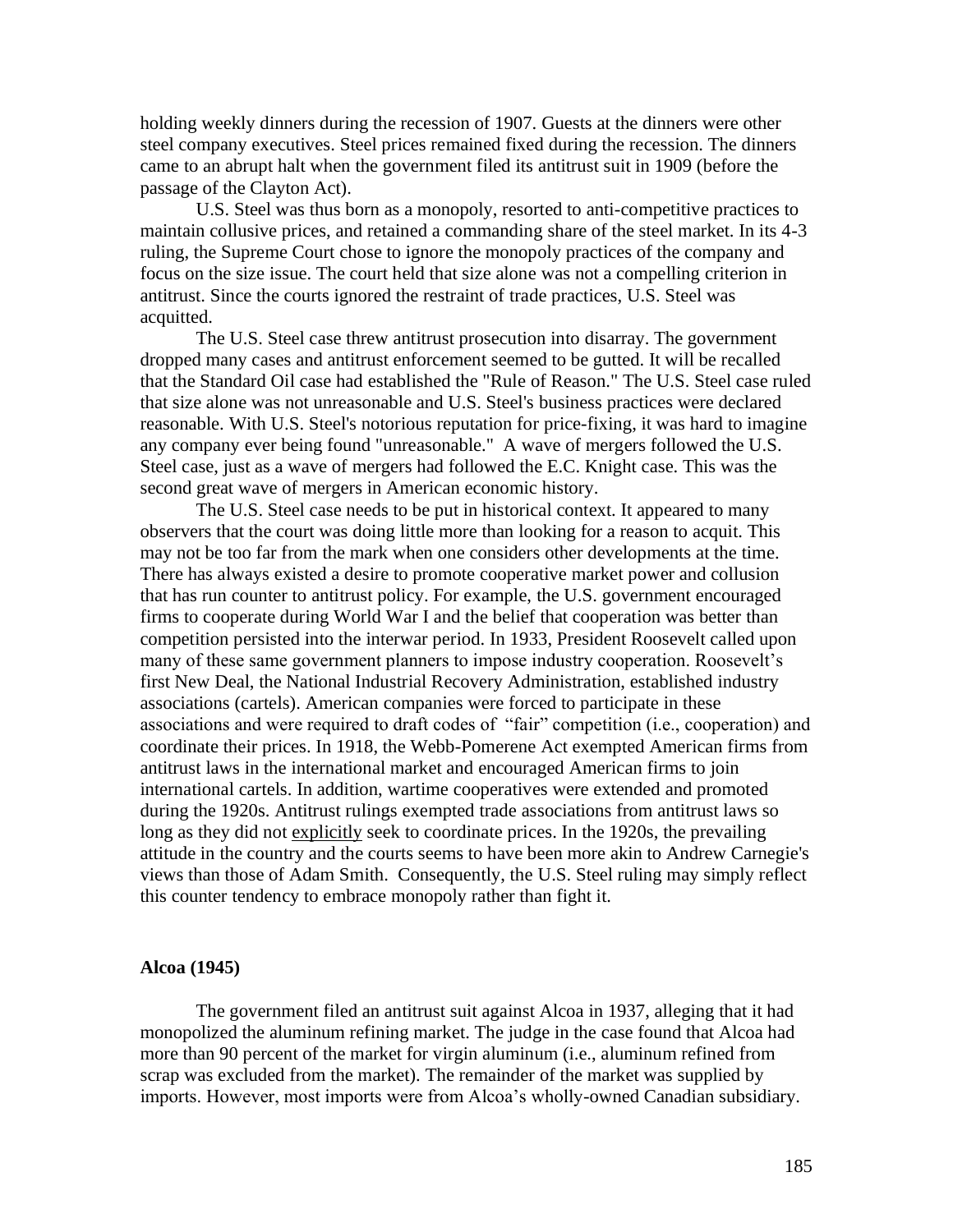The most important point in the case stemmed from the judge's ruling that Alcoa's market share was "enough to constitute a monopoly." The judge found that Alcoa had done nothing illegal or unethical in acquiring its monopoly. It had simply undertaken a policy of anticipating growth in aluminum demand and then building the capacity needed to supply the increase in demand ahead of time. This created a significant barrier to entry for other firms who found it hard to enter a market where Alcoa seemed to always have more than enough capacity to satisfy the market. It was clear to the judge that Alcoa was not building the capacity as an anti-competitive tactic, but was rather simply doing an outstanding job of anticipating growth in their industry.

However, while the judge exonerated Alcoa of criminal intent, calling Alcoa one of the cleanest companies that he had ever encountered, he nonetheless ruled that Alcoa was a monopoly by virtue of its size alone. The judge suggested that any company of similar size would be found guilty of monopoly in his court. It made no difference that Alcoa had not used its monopoly power, or had done nothing illegal in acquiring its monopoly position. According to the court ruling, the threat of monopoly abuse is inherent in a monopoly and therefore a violation of the Sherman Act.

The precedent in the Alcoa case was watered down slightly by subsequent case rulings, but it remains a significant factor in antitrust enforcement. Many firms such as Microsoft and Intel have had to consider the prospects of an antitrust conviction based solely on their size. It is also interesting to note that the Alcoa ruling is, in many respects, a reversal of the United States Steel case in 1920. U.S. Steel was a "dirty" company acquitted of both illegal practices and of being a monopoly. The courts ruled that size alone was not a factor. In the Alcoa case, the company was markedly different in its behavior, and size was the only factor in its conviction.

#### **DuPont (1956)**

The DuPont Company was charged with attempting to monopolize, conspiring to monopolize, and monopolizing the market for cellophane. The government did not pursue the allegations of attempting or conspiring to monopolize, choosing to concentrate on the allegation of monopoly. DuPont directly accounted for 75 percent of the cellophane market. Its licensee, Sylvania, accounted for the remaining 25 percent of the market. Consequently, DuPont and its licensee held 100 percent of the cellophane market. In the shadow of the Alcoa Case, the numbers did not bode well for DuPont.

In its defense, DuPont argued that there was no such thing as a market for cellophane. Instead, it argued that the relevant market was the "flexible packaging materials" market. This market, DuPont argued, comprised such products as aluminum foil, wax paper, butcher paper, pliofilm, parchment paper, glassine, and other products which customers could substitute for cellophane. In this broader market, DuPont held an 18 percent market share.

To substantiate its claim, DuPont introduced cross elasticities of demand. Large positive cross elasticities are indicative of substitutes. Substitution is the basis for product competition. DuPont's use of cross elasticities sought to confirm the presence of substitution and product competition and to define the relevant market based on such product competition.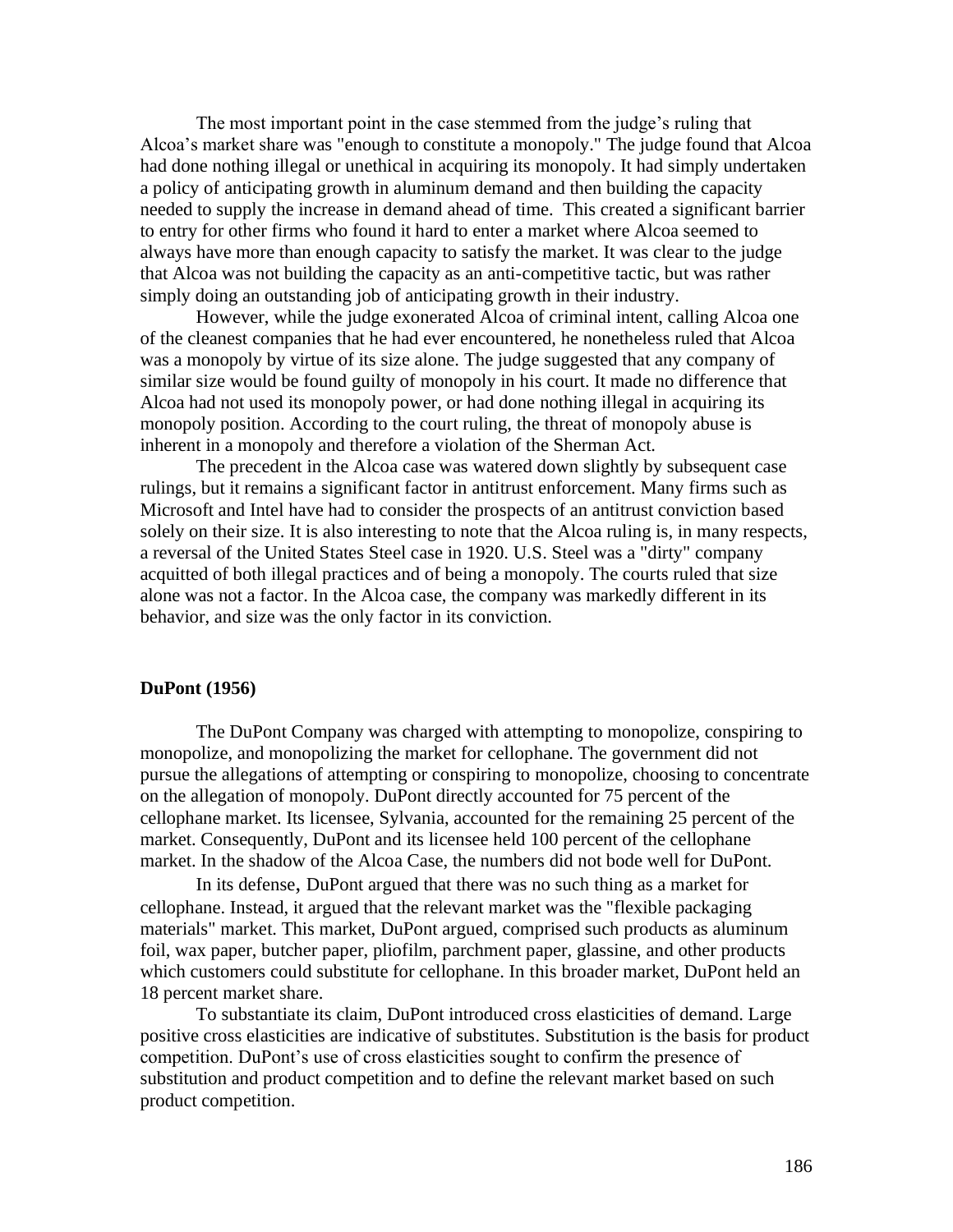The court sided with DuPont, determining the market to be "flexible wrapping materials" and acquitting DuPont. The case set the precedent for defining the relevant market as encompassing all commodities that are "reasonably interchangeable by consumers for the same purpose." It further established the precedent of using cross elasticities to establish the boundaries of the market. The precedents established in this case have been subsequently refined by other cases, and not all cases have required the use of cross elasticities. However, the DuPont case remains a precedent-setting case on the critical issue of defining the relevant market for antitrust cases.

#### **Pabst Brewing (1966)**

Pabst Brewery sought to acquire Blatz Brewery. The combined companies would have had about 4.5 percent of the national beer market, but more than 24 percent of the Wisconsin beer market. The government sought to block the merger on the grounds that the merger would consolidate the relevant market and restrict competition. The issue would clearly turn on how to measure the size of the combination vis-à-vis the relevant market. The courts held that since beer was primarily sold in a regional market, the relevant market was the regional market. The merger was blocked.

# **IBM (1982)**

This case never resulted in a court decision. The Justice Department in the early years of the Reagan Administration dropped it. The decision to drop the case had less to do with Reagan's politics than with the crucial question as to the relevant market in the antitrust case.

The government charged IBM with monopolizing the market for "large mainframe computers." In this market, IBM held about 85 percent of the market. This presented the company with a potential "Alcoa problem."

IBM sought to counter the suit with a two-part strategy. First, IBM used the same strategy used by DuPont in the cellophane case. IBM argued that the relevant market was not "large mainframe computers," but rather "business computing machines." Included in this larger market were computers of all sizes, calculators, adding machines, and cash registers. In this broader market (especially with the inclusion of cash registers) IBM's market share was below 30 percent. The definition of the market would therefore be a critical matter in the case and IBM was prepared to use cross elasticities and other evidence to establish their definition of the market.

The second part of the strategy had IBM dragging out the court proceedings until the judge died (he was already old and in questionable health). If the case dragged on and the judge died, the process of appointing a new judge and the time needed to familiarize the new judge with the case could easily push the decision off for a decade or more. The entire matter might involve a moot point by that time. (Part of IBM's effort to delay the case involved the submission to the court of virtually any and every piece of paper generated by IBM employees and officials.)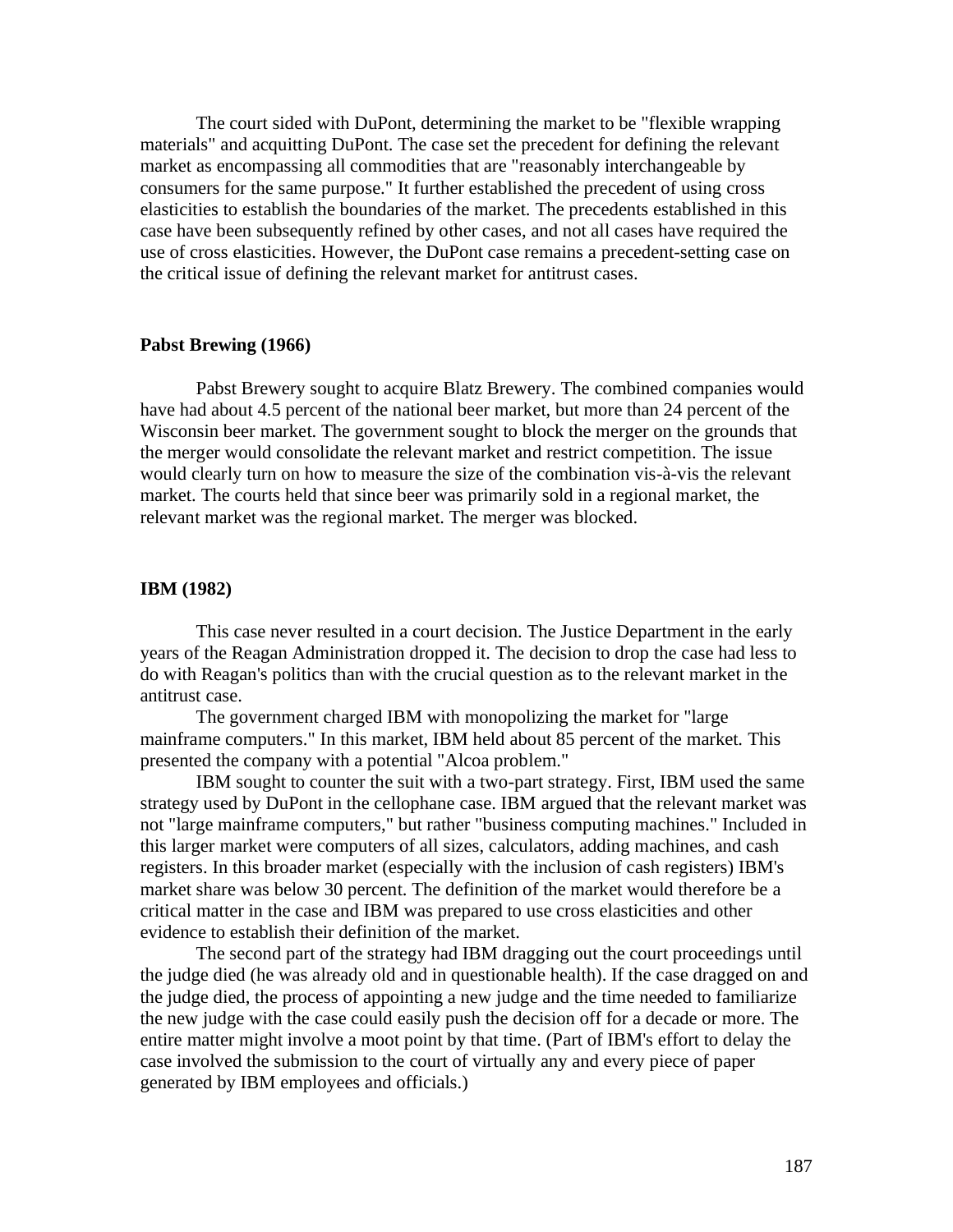The Reagan Administration did not file the IBM suit but it did request a review by the Justice Department of the merits of the case and its prognosis. The review concluded that while the court was not likely to completely accept IBM's definition of the market, it was likely to rule that the relevant market was closer to IBM's definition than to the government's definition. Most private economists familiar with the case concurred, predicting that the government would lose the crucial battle of defining the market. Given the delays, costs, and unlikely success of the case, the Justice Department dropped the case.

#### **DuPont/General Motors (1961)**

This case was one of the first to apply the Celler-Kefauver Act and one of the few major divestitures (along with the 1911 Standard Oil and American Tobacco cases) ordered by the courts. DuPont had acquired a controlling interest in General Motors in 1921 when it bought 25 percent of the company from GM-founder Willie Durant. DuPont's purchase kept General Motors from bankruptcy. However, it also precluded all other paint companies from selling paint to General Motors for the next four decades. General Motors was obligated to buy all of its paint from DuPont. This was "vertical market foreclosure" because a vertical acquisition was the means to exclude horizontal competitors (that is, the other paint companies).

DuPont was found in violation of antitrust law on the basis of its vertical market foreclosure and was ordered to dispose of its General Motors stock. Due to the size of the stock holdings, the courts allowed DuPont to set up a company, the Christiana Company, to take control of the stock and dispose of it in an orderly manner to not depress the price of General Motors' stock.

#### **Brown Shoe/Kinney Shoe (1962)**

This is another of the early cases seeking to enforce the Celler-Kefauver Act. Brown Shoe manufactured shoes and Kinney Shoe was the largest shoe retailer in the country. Brown Shoe sought to acquire Kinney Shoe in a merger. The market shares in manufacturing and retailing were not very important issues in the case. Instead, the government sought to block the acquisition on the grounds that Brown Shoe was using the vertical merger to vertically foreclose the market to other shoe manufacturers. This case is a good illustration of vertical market foreclosure because foreclosure took the form of actually removing the shoes of its competitors from Kinney stores and replacing them with only Brown Shoes (that is Brown, not brown). The competitor shoemakers were excluded (foreclosed) from this part of the market. Brown Shoe lost the case and the merger was terminated.

**Staples/Office Depot (1997)**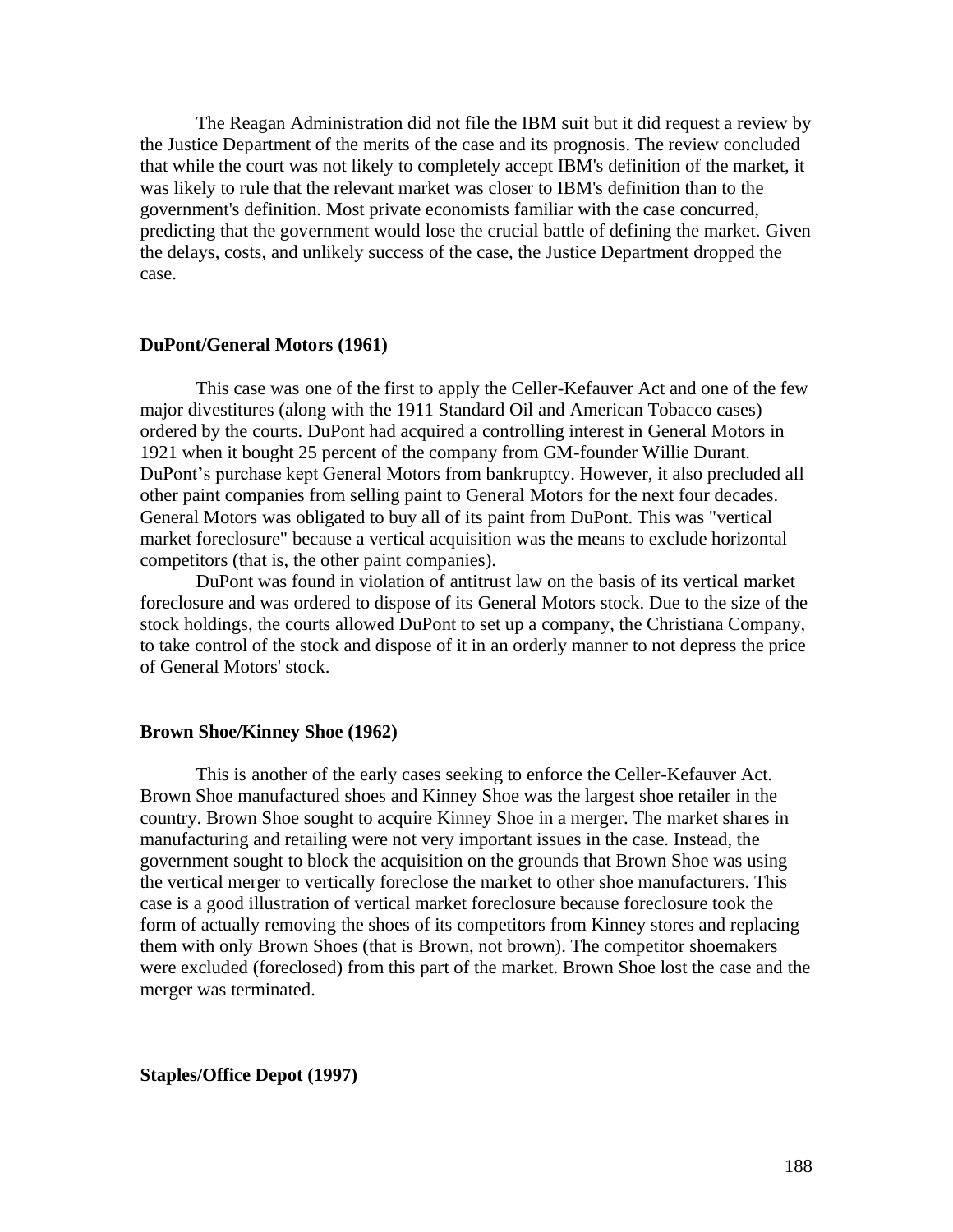In 1997, the government examined pricing data to predict the price effects of a merger between two office supply chains, Staples and Office Depot. The FTC examined the prices and quantities of each item sold by the two chains and found that the prices charged by Staples were lower in cities where Office Depot also had a store. The FTC used this logic to convince the court that the proposed merger of Staples and Office Depot would lead to higher prices by eliminating Staples' most significant (and often only) rival. Approval required by the Hart-Scott-Rodino Act was denied and the merger was blocked.

#### **GE/Honeywell Merger (2001)**

General Electric proposed to acquire Honeywell and sought pre-merger approval from the Justice Department, the FTC, and the European Union. Both companies are U.S. multinational companies with considerable business dealings in Europe and other markets around the world.

The Justice Department and the FTC both approved the merger with minimal stipulations. However, the European Union rejected the merger outright, citing a reduction in competition. While the decision was couched in terms of maintaining competition, the real issue in the case was an antitrust criterion called "portfolio power." The Europeans have embraced "portfolio power" as a legitimate criterion. However, the U.S. government and most U.S. economists dismiss "portfolio power" as bogus and contend that it is merely disguised protectionism (similar in deception to a "soft loan").

Portfolio power is, according to the Europeans, a power that transcends horizontal or vertical market power. It is a power that would accrue to a large firm with a wellrounded portfolio. It is interesting to note that the criterion was first introduced in a European merger case involving Guinness and Grand Metropolitan. The combined company became Diageo, the largest liquor distributor in the world. There was very little overlap in the liquor distribution businesses of Guinness and Grand Metropolitan, but the European Union held that Diageo would, by virtue of its full product offerings, enjoy unfair "portfolio power." Diageo did not pose a threat to any individual market (horizontal power) or pose a danger of vertical market foreclosure (vertical power) or the alcoholic beverage industry as a whole (it was a large firm, but did not enjoy a monopoly). However, the merger was blocked until the firms agreed to divest themselves of two brands of whiskey (including the Dewers label) to reduce their "portfolio power."

As noted above, American economists, both inside and outside of the government, see no logic in this position. They argue that blocking a merger simply because it would improve the competitive position of the consolidated firm is anti-competitive and unfair. The GE/Honeywell merger was blocked because of the formidable portfolio power that would have accrued to the consolidated firm. The fact that two American firms had received permission from two American regulatory bodies was not the salient feature of the case, but it has heightened tensions across the Atlantic. The case has highlighted the current disparity between American and European policy and the confusion that it creates.

European Union antitrust policy is still a work in progress and there may as yet be a change in portfolio power. In addition, there have been persistent rumors that GE may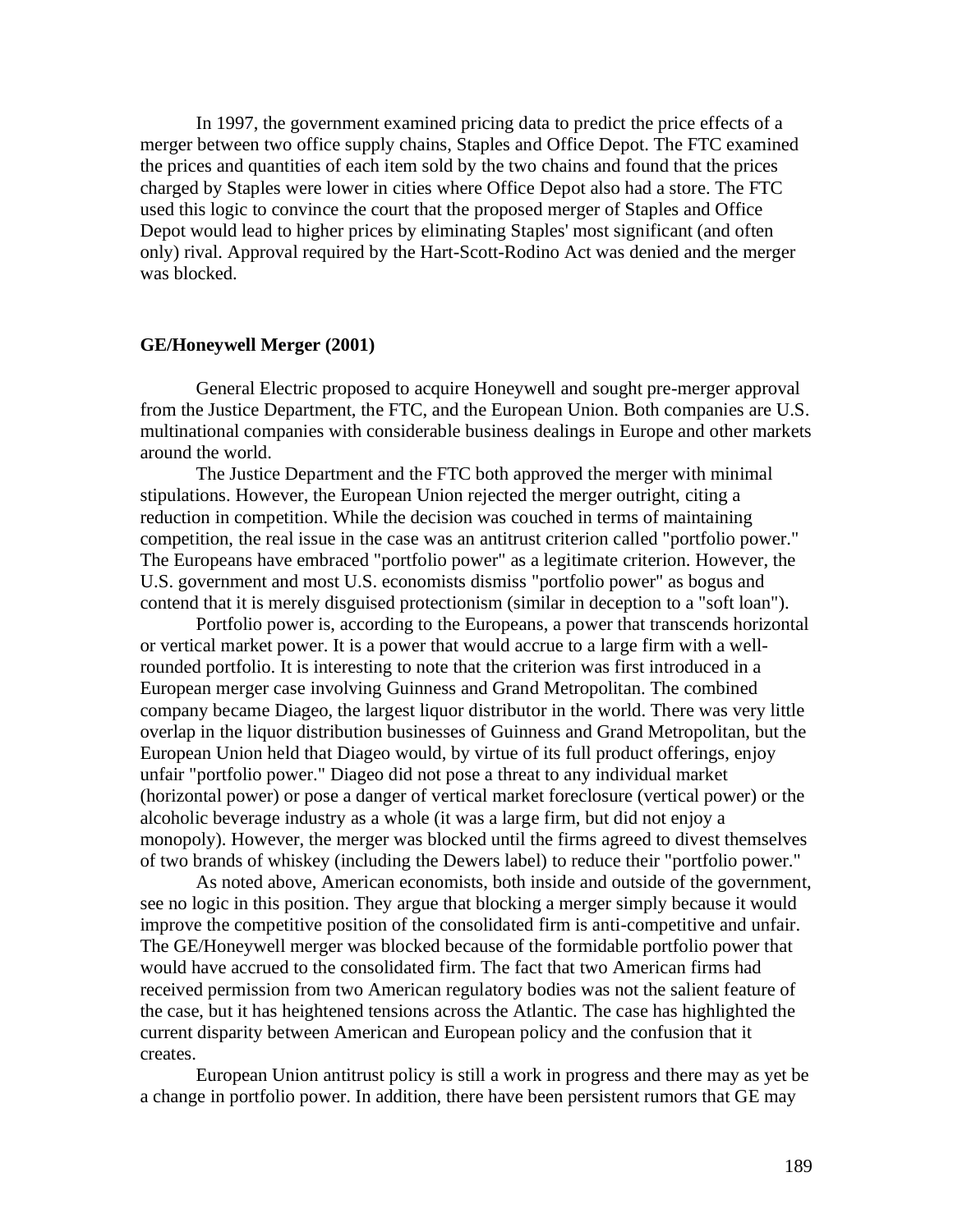revive its bid for Honeywell and seek a re-hearing from the European Union. Whether this occurs or not, the issue of portfolio power is unresolved; it is likely to be a point of controversy in future antitrust cases.

# **Microsoft (2000, and continuing)**

Microsoft has been the subject of numerous antitrust proceedings. In 1994, the courts declared illegal the tying contracts that Microsoft had with computer makers. These contracts gave Microsoft royalties from computer makers that installed the Microsoft operating system on their computers. However, the original (illegal) agreement stated that Microsoft was to receive a royalty for every computer made by the firm, even if the firm installed another operating system on some of its computers.

In the 2000 case, the court found that Microsoft stifled competition in the software industry through the following:

- Microsoft's contracts with computer manufacturers required them to install Microsoft's Internet Explorer (an Internet browser) on their computers. When Compaq Corporation announced plans to substitute Netscape's Navigator (then used by 87 percent of the people browsing the Internet) for Internet Explorer, Microsoft told Compaq that it had to install Internet Explorer or lose the license to install the Microsoft operating system.
- Microsoft's contracts with computer manufacturers prohibited them from altering the Windows desktop by removing Microsoft's desktop links to the Internet.
- Microsoft's bundling of Internet Explorer with Windows 95 and its inclusion as part of Windows 98 tied the operating system to the browser.
- Microsoft used its virtual monopoly in operating systems (more than 90 percent of the market) to gain a monopoly in the browser market. It also used illegal practices to protect its monopoly in the market for operating systems.
- Through its market share, monopoly power, and tying contracts (bundling), Microsoft was able to effectively foreclose competitors (e.g., Netscape) from the market as well as foreclosing a competing technology (recall the emphasis on technology foreclosure announced in 1994).

The Microsoft case is a complex case involving many of the statute and case law points developed above; market share (Alcoa), illegal per se tactics (tying contracts), and vertical market foreclosure. In addition, a bit of background is necessary to understand the government's insistence on breaking up Microsoft. (At this juncture, it does not look like this will happen). The government's experience with Microsoft in the earlier 1994 case led it to conclude that Microsoft could not be relied upon to honor a consent decree. Finally, it must be emphasized that the final verdict in the Microsoft case is not yet in, especially regarding the charges brought by the European Union.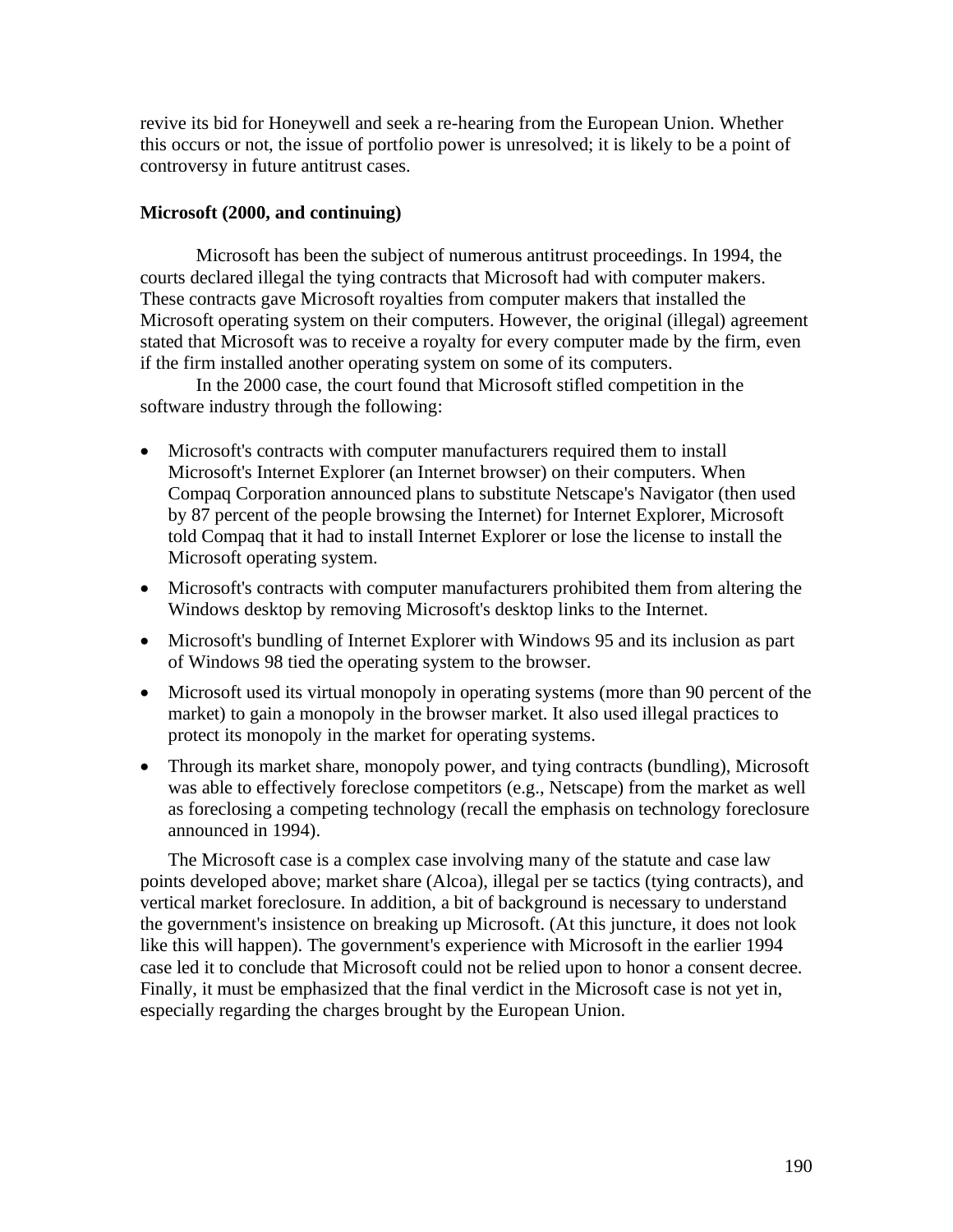# **Concluding Observations**

#### **Remedies**

The courts can order firms found in violation of antitrust laws broken up. This is called divestiture. This remedy is the most extreme action and courts have used it sparingly. There have only been a handful of large divestitures ordered by the courts. Firms found guilty of anti-competitive practices can be ordered through court injunction to stop the practices deemed unlawful. Fines and imprisonment are also possible sanctions. An antitrust suit brought against a firm by the government usually involves criminal charges. Private parties injured by illegal combinations and conspiracies can also bring an antitrust complaint in a civil suit. In this case, the private firm would have to prove the case itself. Under English common law, firms injured by anti-competitive practices could sue for triple damages. This remedy remains in effect today. For example, Al Davis and the Oakland Raiders won a civil suit against the NFL and the City of Oakland following their move to Los Angeles and collected triple damages.

Most antitrust complaints involving allegations of illegal practices end in a "consent decree." In a consent decree, the firm agrees to stop the offending practice but does not admit guilt. In exchange, the government agrees to drop the case. The incentive for the firm to end a case in this manner stems from its ability to avoid possible triple damage claims. A criminal conviction would immediately leave the firm open to triple damage claims from injured parties in civil suits. Following a conviction in the government's case, the private firms would not have to prove the antitrust case. They would only have to prove the number of their monetary injuries. Microsoft now faces the prospect of numerous civil suits in the wake of its conviction in the suit brought by the government.

#### **The Relevant Market**

Defining the relevant market is crucial in most antitrust cases involving allegations of monopoly. It is not important in complaints involving practices that are illegal per se under the law. However, the relevant market is again important in cases involving practices that are not illegal per se, but illegal when they restrict competition.

When a suit alleges monopoly or restraint of trade, the first question is: Monopoly or restraint of trade in what market? The size of the firm can only be meaningfully understood in relation to its market.

Determining the relevant market was the critical point in many of the cases considered above. In the DuPont cellophane case and the IBM case, the firms successfully challenged the definition of the market and had favorable outcomes to their suits. Cross elasticities were instrumental in defining the markets in these cases. In contrast, the judge in the Brown Shoe case ruled early in the case that the shoe market had three distinct components: men's shoes, women's shoes, and children's shoes. He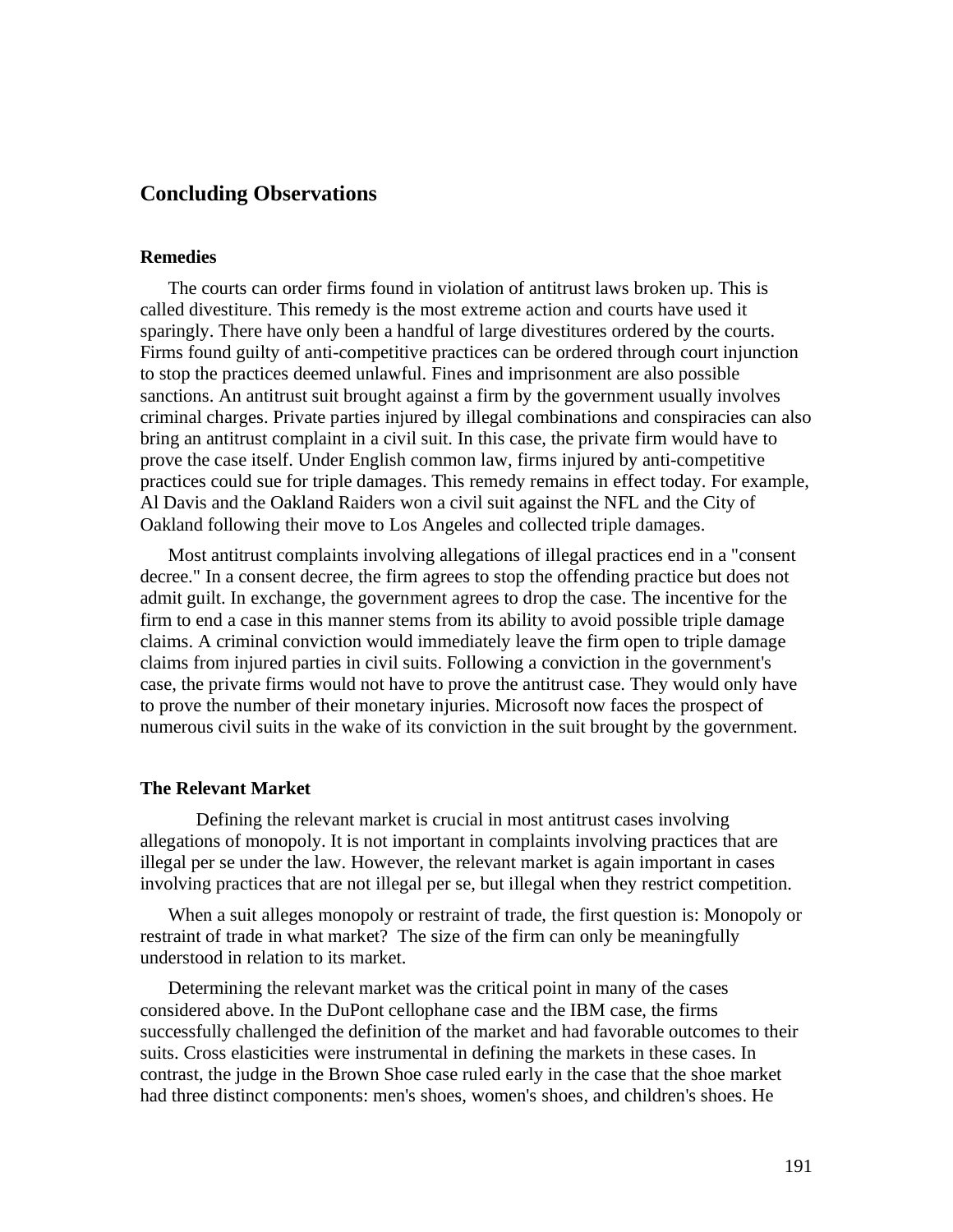refused to hear evidence to the contrary (including stories of men wearing women's shoes).

The importance of defining the relevant market can also be seen in the Alcoa case. Alcoa may have lost its case when the judge opted for a very narrow (and perhaps erroneous) definition of the market. The judge ruled that the aluminum market encompassed only newly refined aluminum and excluded from the market aluminum scrap. Since aluminum from scrap competed directly with virgin aluminum, it is hard to see the wisdom in the judge's decision. However, it is easy to see the significance of the exclusion. If scrap had been included in the relevant market, Alcoa's market share would have been only 60-64 percent. If Alcoa's internal consumption of aluminum had also been eliminated from the relevant market, Alcoa's share of the open market for aluminum (from both virgin production and scrap) would have been only 33 percent. These alternative definitions of the market, in a case where the size of the firm was the critical factor, could have had a dramatic effect on the outcome.

#### **A Final Run at Smith's Formula**

Smith raised the relevant question more than two centuries ago, but a definitive answer has not been forthcoming. Is there sufficient competition to enable markets to channel self-interest into promoting social welfare? Or do we need more antitrust laws and policing to effectively assure desirable social outcomes?

It should be clear that this question does not have a simple 'yes' or 'no' answer, nor did Smith ever suggest that it did. Smith was not an anarchist and he always saw a legitimate role for government to play in establishing markets and in providing the groundwork, property rights, and legal infrastructure that markets need. The question was always a matter of where to draw the line?

We cannot resolve this issue here – this should remain a question that you visit repeatedly in the future as the economic environment changes. But as a final take on this issue, let's consider the question from the perspective of firms that have tried to seek their fortune by eliminating or restraining competition. While some have enjoyed limited success at eliminating competition, most have found it far more difficult than imagined. Most have abandoned their quest for monopoly in favor of concentrating on making their firm a stronger competitor.

Adequately supporting this historical observation would consume the remainder of this course; however, let us consider the experience of one company – Nabisco.

#### **Example: Nabisco Gives Up on Creating a Monopoly**

The following is an excerpt from the 1901 Annual Report of the National Biscuit Company (Nabisco). It has been reprinted from Alfred D. Chandler's Strategy and Structure, pp. 32-33.

"This Company is four years old and it may be of interest to shortly review its history. . . . When the Company started, it was an aggregation of plants. It is now an organized business. When we look back over the four years, we find that a radical change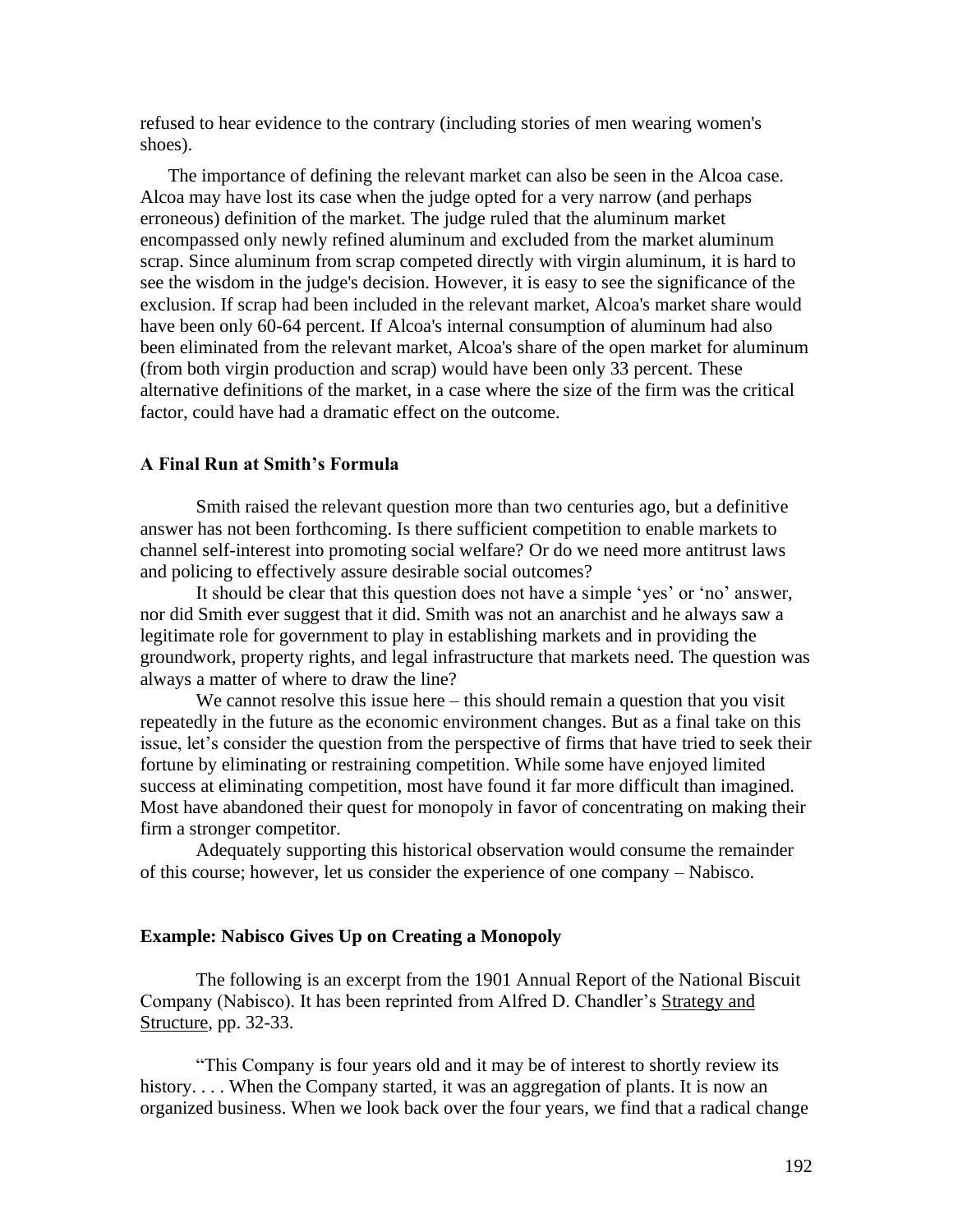has been wrought in our methods of business. In the past, the managers of large merchandising corporations have thought it necessary, for success, to control or limit competition. So when this company started, it was believed that we must control competition, and that to do this we must either fight competition or buy it. The first meant a ruinous war of prices and a great loss of profits; the second, constantly increasing capitalization. Experience soon proved to us that, instead of bringing success, either of those courses, if persevered in, must bring disaster. This led us to reflect whether it was necessary to control competition. . . . We soon satisfied ourselves that within the Company itself we must look for success.

We turned our attention and bent our energies to improving the internal management of our business, to getting the full benefit from purchasing our raw materials in large quantities, to economizing the expenses of manufacture, to systematizing and rendering more effective our selling department, and above all things and before all things to improving the quality of our goods and the condition in which they should reach the customer.

It became the settled policy of this Company to buy out no competition. . . "

The word "biscuit," as used here, is an old American (and British) term for a cracker. Nabisco was created in 1898 through the merger of the American Biscuit and Manufacturing Company (created out of the merger of 40 Midwestern bakeries), the New York Biscuit Company (created from 7 Eastern bakeries), and the United States Baking Company. Nabisco was a merger designed to create a U.S. cracker monopoly that operated 114 bakeries across the United States. Nabisco was the product of the E.C. Knight case that ruled that the Sherman Act did not apply to manufacturing. This is also why the annual report - written in 1901 – could be so straightforward about the companies monopoly strategy. Industrial monopolies were perfectly legal.

However, the main point is that Nabisco concluded that a monopoly was difficult, if not impossible, to attain. Note that, in 1901, the E.C. Knight case had not yet been overturned and Nabisco was free to pursue its quest for monopoly. The problem was that it was simply not able to eliminate competition. The excerpt above is the company telling its shareholders that its monopoly strategy was not working.

What is equally important was Nabisco's new strategy – forget about trying to monopolize the market and instead direct the firm's resources to:

- Building its distribution network it stopped selling in bulk to distributors and began selling in smaller quantities to retailers
- Expanding and promoting its brand names
- Increasing its advertising
- Reducing costs by buying inputs such as flour in bulk
- Improving the layout and efficiency of its manufacturing plants
- Centralizing the operations and management of the firm